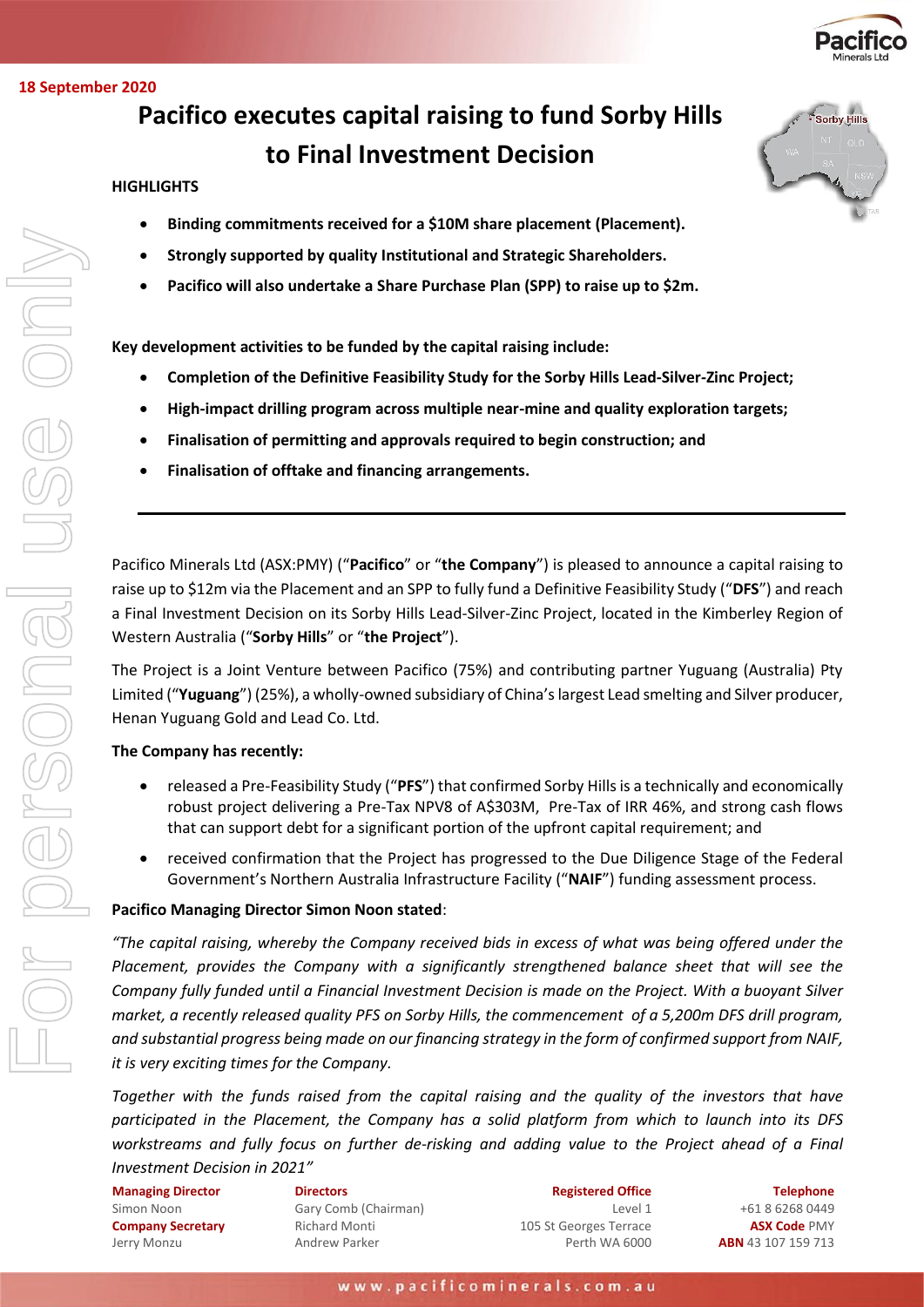

*The Company is pleased to offer its existing shareholders with the same opportunity to participate in the capital raising (and at the same \$0.018 Placement price) via an SPP and look forward to providing further details in due course."*

## **Share Placement**

The new shares to be issued under the Placement will rank equally with the existing ordinary shares on issue. The Placement will be undertaken within the Company's existing placement capacities under ASX Listing Rules 7.1 and 7.1A with:

- 436,076,072 Shares being issued pursuant to ASX Listing Rule 7.1; and
- 119,479,848 Shares being issued pursuant to ASX Listing Rule 7.1A,

## (together **Placement Shares**).

Accordingly, no shareholder approval will be required for the issue of Placement Shares. Allotment of the Placement Shares is expected to occur on or around 24 September 2020.

The Placement price of \$0.018 per share represents:

- A 12.3% discount to the volume weighted average price (VWAP) in respect of the last 5 trading days, which was \$0.0205; and
- An 18.2% discount to the closing price of the Company's shares on 15 September 2020, which was \$0.0220.

The Company confirms that the issue price of \$0.018 satisfies the requirements of Listing Rule 7.1A

Shaw and Partners Limited and Euroz Securities Limited acted as Joint Lead Managers in respect of the Placement with BurnVoir Corporate Finance advising the Company.

## **Share Purchase Plan**

In conjunction with the Placement, Pacifico will offer all existing eligible investors the opportunity to subscribe for new shares at A\$0.018 per Share (being the same price as the Placement Shares) up to a maximum of 1,666,667 shares (maximum of A\$30,000) per investor under a SPP. **The SPP will be capped at A\$2.0M.** 

Further details for the SPP will be released in the coming days, an indicative timetable for the capital raisings is included in Annexure "A".

*The Board of Directors have authorised this announcement for release to the market.*

## **FOR FURTHER INFORMATION PLEASE CONTACT:**

Simon Noon Managing Director Phone: +61 (0)8 6268 0449 Email: [info@pacificominerals.com.au](mailto:info@pacificominerals.com.au)

## **ABOUT PACIFICO MINERALS LIMITED**

Pacifico Minerals Ltd is a Western Australian based exploration company with interests in both Australia and Colombia. The company is currently focused on advancing the Sorby Hills Lead-Silver-Zinc Joint Venture Project in WA. Pacifico holds a 75% interest with the remaining 25% contributing interest held by Henan Yuguang Gold & Lead Co. Ltd.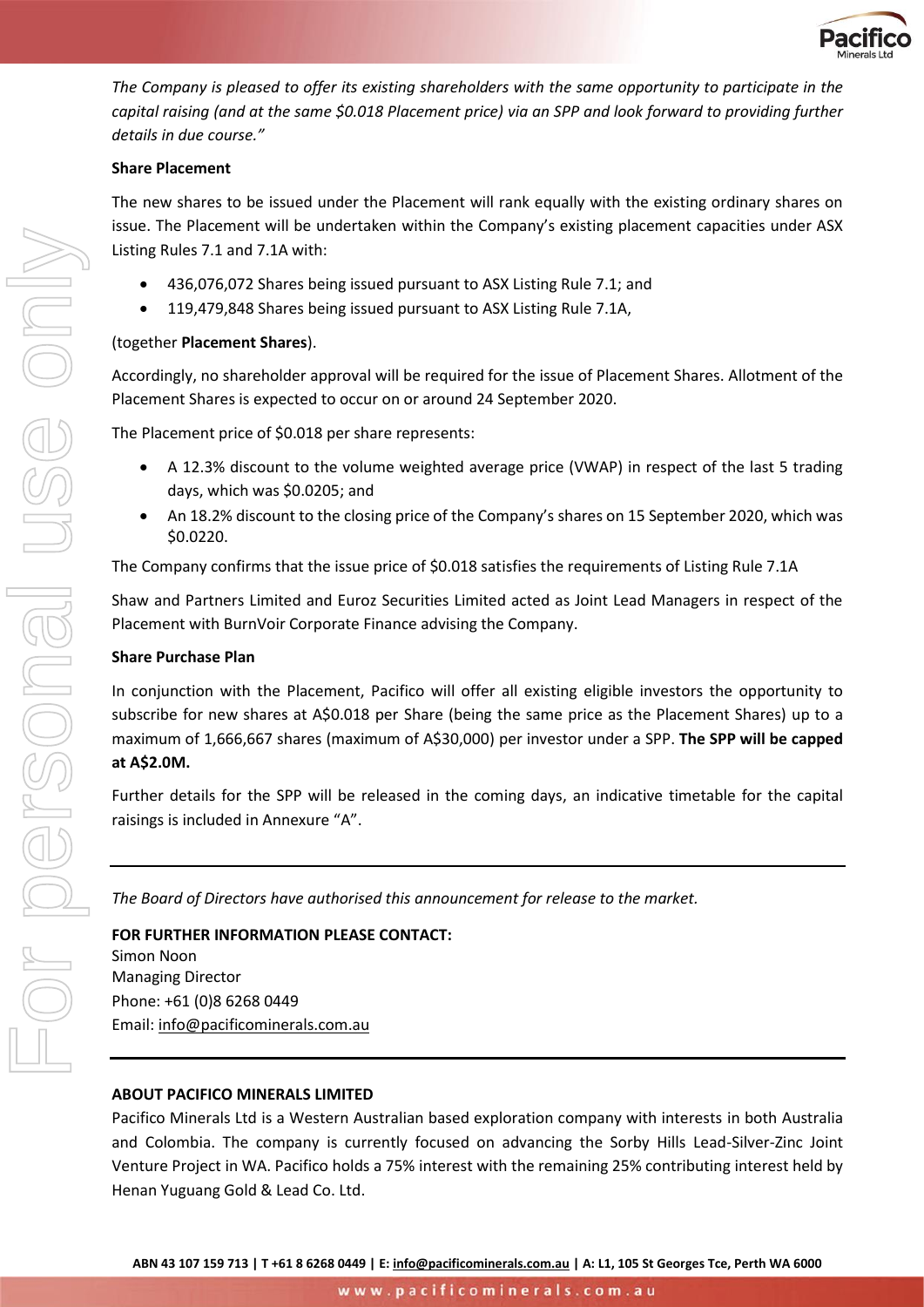

### **ABOUT HENAN YUGUANG GOLD AND LEAD CO., LTD**

Henan Yuguang Gold and Lead Co., Ltd (HYG) was established in 1957 by the government of Jiyuan City which is in the Henan Province in North China. In 2002, HYG was listed on the Shanghai Stock Exchange (exchange code: 600531). Current Jiyuan City ownership is approximately 29.61%. HYG is the largest lead smelting company and silver producer in China and has been among the Top 500 Chinese manufacturing enterprises for the last five consecutive years. HYG's signature are electrolytic lead, gold, silver, and copper which are registered at LME and LBMA, respectively. In 2017, HYG produced 415,100 tonnes of electrolytic lead, 110,000 tonnes of copper, 958 tonnes of silver, 7,383 kilograms of gold and achieved sales of about \$2,684 million USDs. HYG's plants are predominantly modern and HYG continue to develop industrial technology that is environmentally friendly. Its recently refurbished lead smelting plant has achieved full automation. For further information visit http://www.yggf.com.cn/en/.

#### **FORWARD LOOKING STATEMENTS**

Certain statements in this document are, or may be, 'forward-looking statements' and represent Pacifico's intentions, projections, expectations or beliefs concerning among other things, future exploration activities. The projections, estimates and beliefs contained in such forward-looking statements necessarily involve known and unknown risks, uncertainties and other factors, many of which are beyond the control of Pacifico, and which may cause Pacifico's actual performance in future periods to differ materially from any express or implied estimates or projections. Nothing in this document is a promise or representation as to the future. Statements or assumptions in this document as to future matters may prove to be incorrect and differences may be material. Pacifico does not make any representation or warranty as to the accuracy of such statements or assumptions.

#### **COMPLIANCE STATEMENTS**

Information relating to Production Targets and Financial Forecasts is sourced from an ASX announcements titled "[Sorby Hills PFS Delivers Outstanding Results](https://stocknessmonster.com/announcements/pmy.asx-6A992692/)" and "Amended Announcements" released on 25th August 2020 and available at **[www.pacificominerals.com.au](http://www.pacificominerals.com.au/)**. The Company confirms that all material assumptions underpinning the Production Targets and Financial Forecasts included in these announcements continue to apply and have not materially changed.